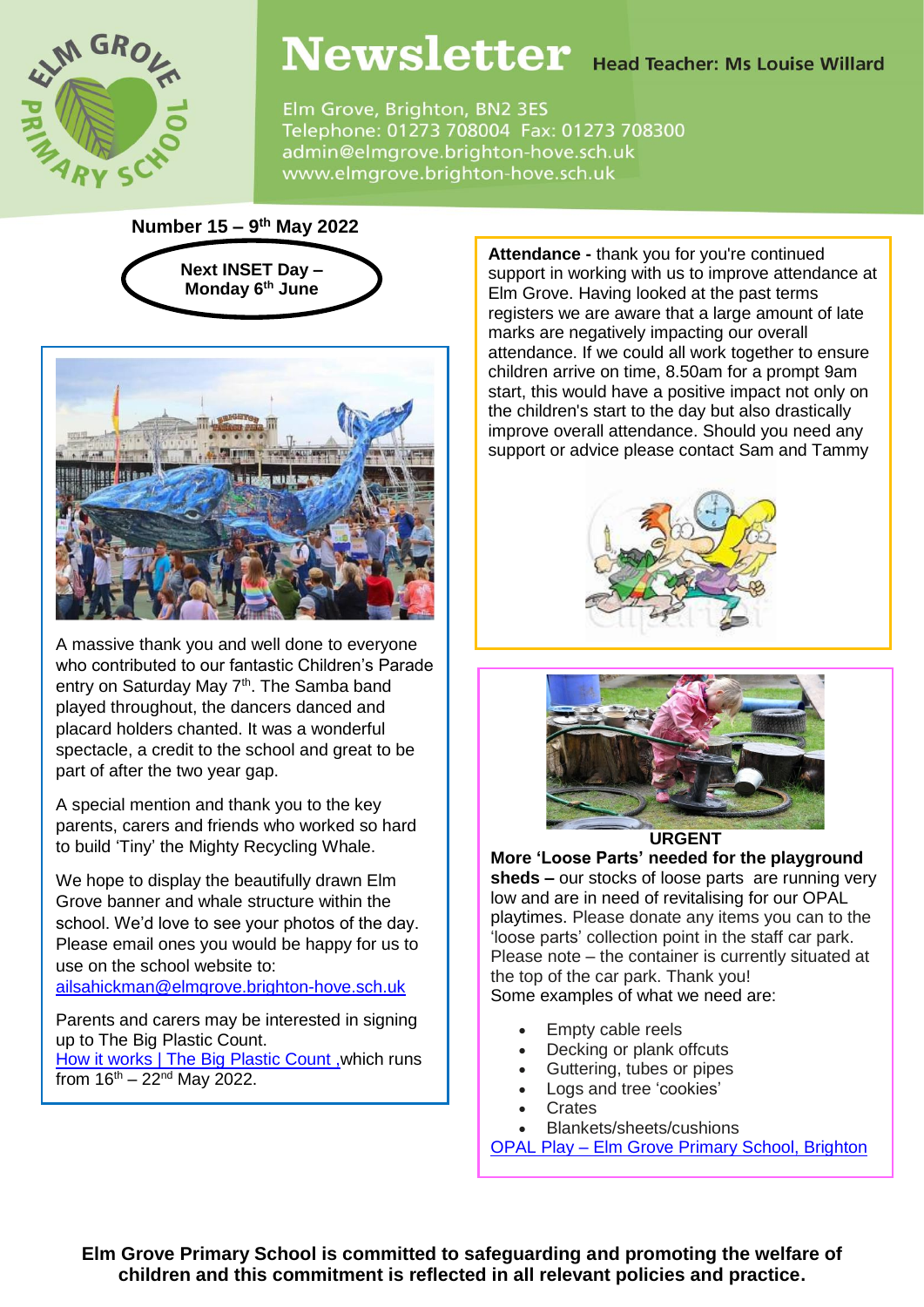

**Composting at Elm Grove Elm Grove school is very happy to announce the opening of the School composting project.** Donations of compost are welcome in biodegradable bags or straight from your compost caddy into the brown wheelie bin in the carpark by the Reception entrance.

Please have a look at the following link to see what can and cannot be composted. [https://www.gardeningknowhow.com/composting/i](https://www.gardeningknowhow.com/composting/ingredients/what-can-you-compost.htm) [ngredients/what-can-you-compost.htm](https://www.gardeningknowhow.com/composting/ingredients/what-can-you-compost.htm)

### **Please no meat, fat, eggshells or diseased/noxious weeds.**

Hopefully we will be able to produce our own soil mixture as time goes by and certainly be self sufficient and peat- free for all future planting in Elm Grove School gardens.

Our aim is for each class to have a composting caddy. We would be very happy to take donations of plastic tubs with lids that could be used as composting caddies.

**KS2 Sports Day -** We recently discovered that the date of our KS2 Sports Day at Withdean Stadium clashes with the day that most of our Y6 children will be visiting their secondary schools. As a result, we have moved the date for KS2 Sports Day, and it will now take place on TUESDAY 12th July

**Parent Governor Vacancy:** We currently have a vacancy for a parent governor to join the governing body team and a another position starting in June. You do not need to be an expert in education - we would be delighted to hear from anyone who is interested in children's education and the performance of the school and has time to attend meetings and carry out termly visits to the school. For more information please see the letter attached. A limited number of paper copy letters will also be available in the school office.



# **\*\*DATES FOR YOUR DIARY\*\***

Blossom Garden Parent Volunteer Sessions Make the most of the Spring weather by coming along to a fun gardening session. The next date is:

Saturday May 21st

Sessions are 10.30am - 12pm, meet at the car park metal gates or call Emma on 07737 926 442 if you can only drop in for a short while. Everyone welcome. Just bring gardening gloves if you have some. If you have to bring kids to be able to come, please have them bring a ball or game so they can occupy themselves in the basketball court.

See you there!



**Food Assistance-** The last 2 years have been a difficult time and we know that many families are struggling with money and affording healthy food for their family. However, there is support available. You may be eligible for **free school meals** for your child Apply for free school meals - [GOV.UK](https://www.brighton-hove.gov.uk/schools-and-learning/free-school-meals)

The **Brighton and Hove Food Partnership** has lots of useful information on how to access emergency food

parcels [https://bhfood.org.uk/resources/accessing](https://bhfood.org.uk/resources/accessing-emergency-food-parcels/)[emergency-food-parcels/](https://bhfood.org.uk/resources/accessing-emergency-food-parcels/)

Everyone across the City can **buy low-cost shopping** if they need to. More information is available here: [https://bhfood.org.uk/how-to](https://bhfood.org.uk/how-to-hub/low-cost-and-free-community-shopping/)[hub/low-cost-and-free-community-shopping/](https://bhfood.org.uk/how-to-hub/low-cost-and-free-community-shopping/)

If you are pregnant or have a child under 4 you may also be able to get help to buy milk, fruit and vegetables. Get help to buy food and milk [\(Healthy](https://www.healthystart.nhs.uk/) [Start\).](https://www.healthystart.nhs.uk/)

If you would like any more information on any of the above, please talk to Sam or Tammy based in **The Nest** [\(InclusionTeam@elmgrove.brighton](mailto:InclusionTeam@elmgrove.brighton-hove.sch.uk)[hove.sch.uk\)](mailto:InclusionTeam@elmgrove.brighton-hove.sch.uk)

**Elm Grove Primary School is committed to safeguarding and promoting the welfare of children and this commitment is reflected in all relevant policies and practice.**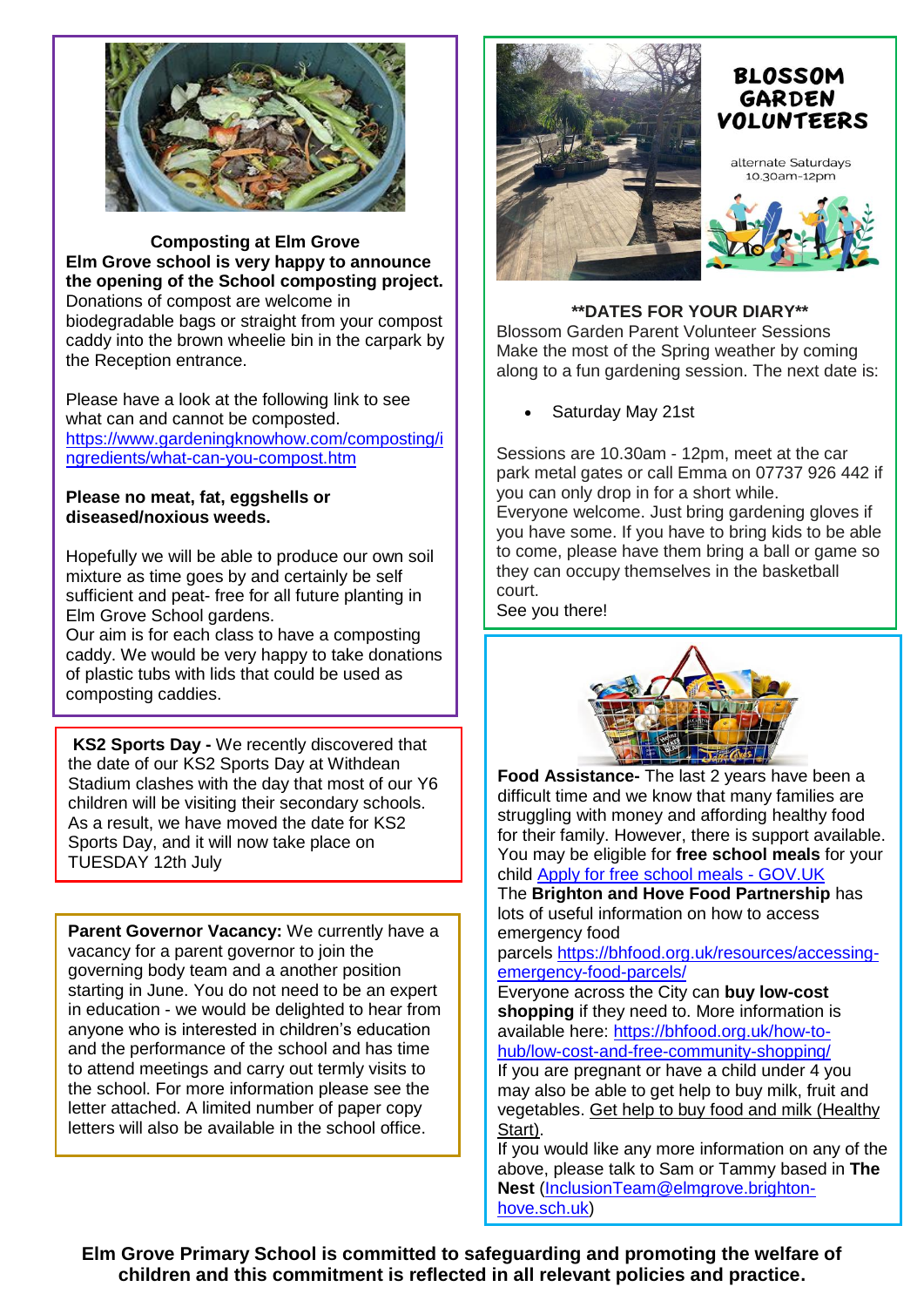

#### **\*\* PTA NEWS \*\***

Save up your pennies - Y4 are baking! They will be holding this term's cake sale on Friday 27th May after school in the top playground. We will also have a Jubilee themed drawing competition - all pictures need to be sent to the office with your child's name & year group by the morning of 27th May. There will be a winner (and prize!) for every year group. Get creative!

Monday 13th June - our very first Chuckles for Charity comedy night at Komedia is nearly sold out! Go

to [www.komedia.co.uk/brighton/comedy/chuckles](http://www.komedia.co.uk/brighton/comedy/chuckles-for-charity-elm-grove-primary-school-fundraiser/)[for-charity-elm-grove-primary-school-fundraiser/](http://www.komedia.co.uk/brighton/comedy/chuckles-for-charity-elm-grove-primary-school-fundraiser/) to buy your ticket if you haven't already. We have an amazing line up, hosted by Jen Brister, we have Joe Wilkinson, Kerry Godliman, Zoe Lyons, Laura Lexx, Angela Barnes, Michael Fabbri, Ingrid Dahle & Maureen Younger. We will also have a raffle on the night, £100 top cash 1st prize from Lewes Rd Inn, £50 Theatre Royal voucher, £25 Komedia voucher, £10 Picture House voucher plus signed merchandise! Help us raise much needed funds for the school whilst having a laugh!

Saturday 25th June - Summer Arts Festival in the Blossom Garden. Come and enjoy the children singing, dancing, playing instruments and performing on stage! The event will be free to enter but still a fantastic opportunity for fundraising with games, bouncy castle, BBQ, cakes and candy floss. More info to come nearer the day - get the date in your diary!

The PTA have sourced and paid for 15 tablets for use by the children in the school, they should be in the classrooms in the next couple of weeks. We also funded the school's incredible efforts at this year's Children's Parade. Please continue to support our events by donating, volunteering and coming on the day!



**Mobile phone reminder –** only Year 6 pupils are permitted to bring mobile phones to school. Pupils in Y5 can only bring them in with written permission. **ALL** phones **MUST** be handed in to the class teacher each morning. They will be stored safely during the day and then returned at home time. Thank you for your support with this. It avoids phones being lost or stolen during the day, as well as any safeguarding incidents.

**SCHOOL UNIFORM –** All children are expected to wear Elm Grove uniform colours of green, white and grey – in any combination. (NB this can include jogging bottoms and hoodies). No items with logos please, apart from the optional Elm Grove logo. We have made the decision to say grey, not black tights/leggings. We also ask that the children wear sensible, school appropriate shoes and that all items are clearly named..

[https://www.elmgrove.brighton](https://www.elmgrove.brighton-hove.sch.uk/information/school-uniform/)[hove.sch.uk/information/school-uniform/](https://www.elmgrove.brighton-hove.sch.uk/information/school-uniform/)



## **The next homework grid will be published on Friday 13th May**

The homework grids will be uploaded onto the homework page of the school website: [Homework](https://www.elmgrove.brighton-hove.sch.uk/year-groups/homework/)  – [Elm Grove Primary School, Brighton](https://www.elmgrove.brighton-hove.sch.uk/year-groups/homework/)

Thank you, the PTA x

**Elm Grove Primary School is committed to safeguarding and promoting the welfare of children and this commitment is reflected in all relevant policies and practice.**